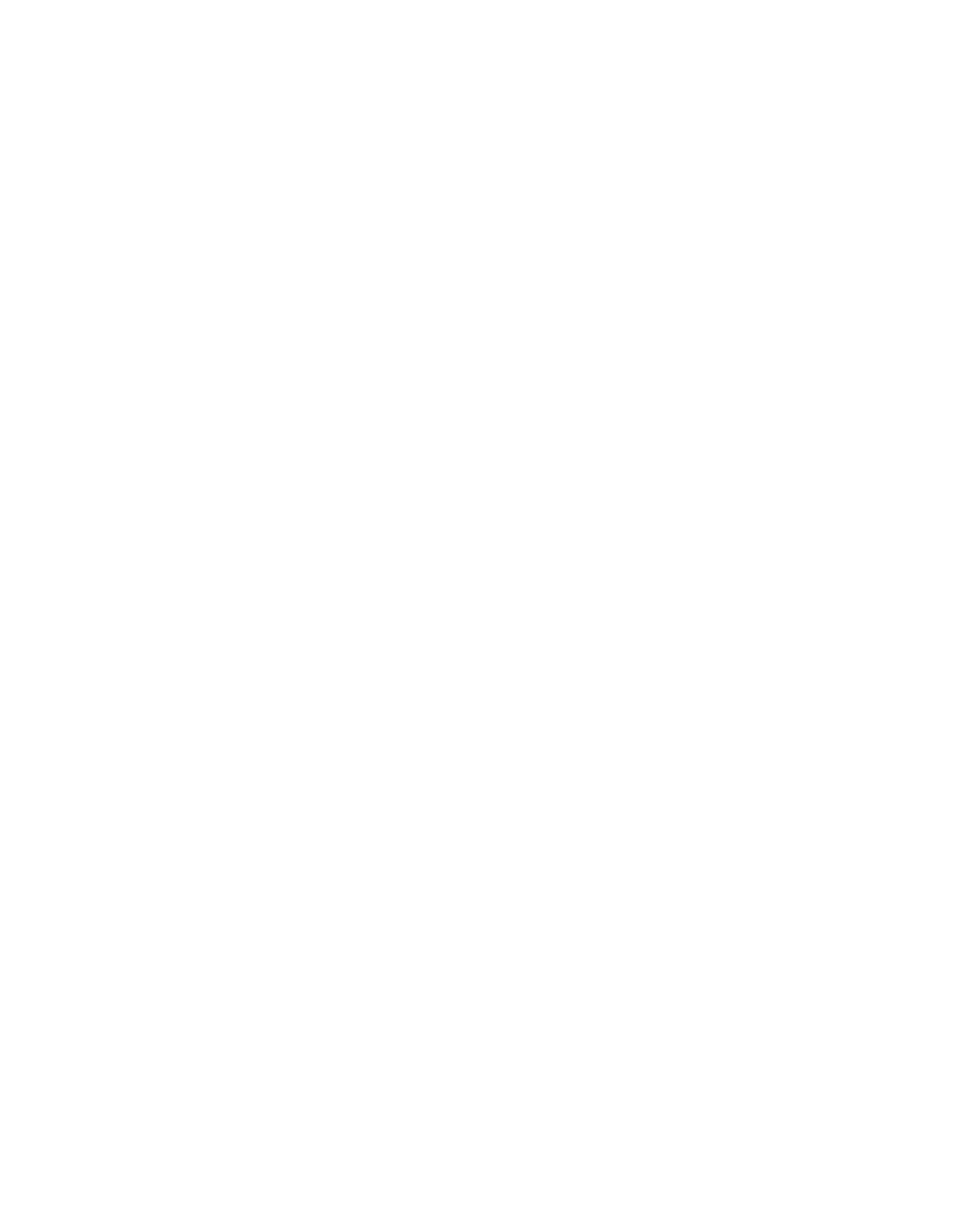## **HILL, Chief Justice**.

[¶1] Martin Kruzich (Kruzich) filed a complaint with the Wyoming Department of Employment (Department) alleging that he was fired from his position at Martin-Harris Gallery, LLC (the Gallery) because of a disability in violation of the Wyoming Fair Employment Practices Act of  $1965<sup>1</sup>$  $1965<sup>1</sup>$ . After a contested case hearing, a hearing examiner concluded that Kruzich was a "disabled person" under Wyo. Stat. Ann. § 27-9-105 (LexisNexis 2005) and the Department's Rules and Regulations, and that he had proved, by a preponderance of the evidence, a prima facie case of discrimination. However, the hearing examiner found that the Gallery had established that financial problems it was suffering constituted a legitimate, nondiscriminatory reason for terminating Kruzich's employment and that Kruzich had failed to prove that the legitimate reasons articulated by the Gallery were a pretext. The district court affirmed the hearing examiner's decision. We too will affirm.

## **ISSUES**

- [¶2] Kruzich raises two issues:
	- A. Whether the Hearing Examiner incorrectly applied the law regarding the shifting burden of proof.
	- B. Whether the decision of the Hearing Examiner was unsupported by substantial evidence, and was arbitrary and capricious and not in accordance with the law.

The Gallery accepts Kruzich's characterization of the issues on appeal.

# **FACTS**

[¶3] In late 1991, Kruzich teamed up with Ron Harris (Harris) to open an art gallery in Jackson, Wyoming. The Gallery was set up as a limited liability company with Harris and Kruzich as the only members. Harris provided all of the initial working capital. Kruzich was appointed the managing partner with the responsibility of running the dayto-day operations of the Gallery. In 1995, Kruzich was diagnosed with Parkinson's disease. Harris was made aware of the condition at the time.

[¶4] The Gallery quickly established a national reputation for contemporary Western art and furniture. Revenues increased, sometimes significantly, almost every year peaking in 2000 at slightly over \$2,000,000. Nevertheless, the Gallery struggled to make a profit as it posted losses in every year through 2000 with the exception of small profits

 $\overline{a}$ 

<span id="page-2-0"></span><sup>&</sup>lt;sup>1</sup> Wyo. Stat. Ann. §§ 27-9-101 et seq. (LexisNexis 2005).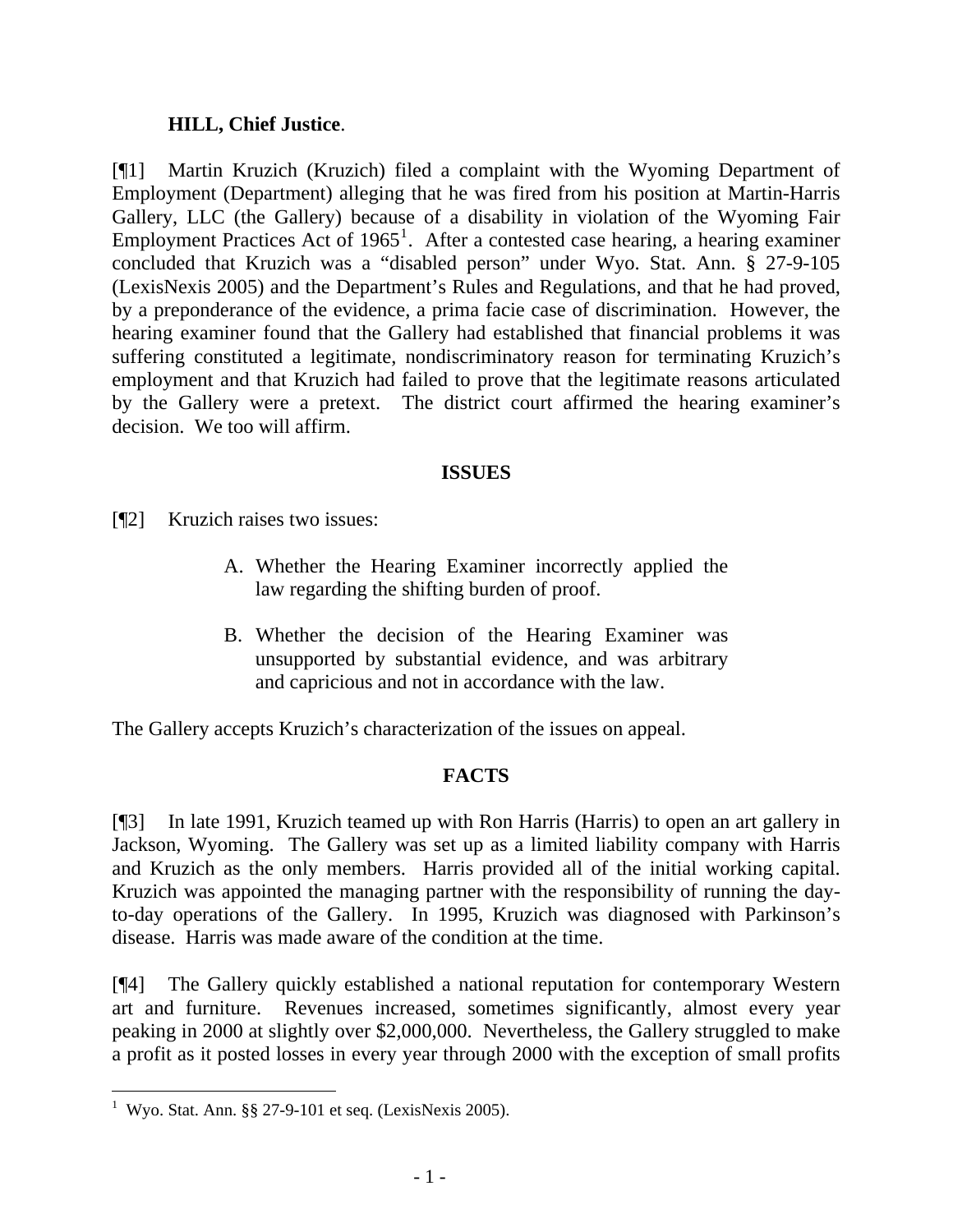in 1994 and 1997. Each year, Harris was forced to make loans to the Gallery to ensure its solvency. By the end of 2000, the Gallery owed Harris over \$730,000 in principal and interest.

[¶5] The year 2001 began inauspiciously for the Gallery with sales down significantly from the previous year in the first quarter. In January, Kruzich notified Harris that the Gallery would need an infusion of \$65,000 to meet expenses. Harris became concerned that Kruzich was not managing the Gallery effectively given higher than expected expenses in 2000 and the low sales to start off 2001. Harris consulted with a retired orthopedic surgeon about Kruzich's medical condition. On March 17, 2001, Harris traveled from his home in Pennsylvania to Jackson and sought to have Kruzich meet with him and the surgeon. Kruzich refused to meet with them and objected to what he characterized as an intrusion into his personal life. Harris responded with a series of emails over the following week accusing Kruzich of not facing the reality of his disease, claiming that the treatment Kruzich had been receiving had failed, and suggesting that he consider checking into a clinic recommended by the surgeon. While Kruzich rejected the allegations, he told Harris that he would check out the treatment program Harris had recommended.

[¶6] Meanwhile, the Gallery's financial situation was coming to a head. Harris had to loan the Gallery \$120,000 in April. Harris determined that the structure and direction of the Gallery needed to be changed. On April 20, 2001, Harris sent an email to Kruzich detailing proposed changes to the job descriptions for Kruzich and other Gallery staff. Harris indicated that he wanted Kruzich to focus on sales, and he also intimated that he was losing confidence in Kruzich's ability to manage the Gallery. Kruzich responded with suggestions for changes in the Gallery's structure and a job description for himself that differed from Harris' proposal. Harris responded by again questioning Kruzich's management and the future financial viability of the Gallery. On April 30, 2001, Kruzich decided to take a one-month leave of absence from the Gallery on the advice of his doctor. The following day, Harris sent an email to the staff reorganizing the Gallery.

[¶7] On May 5, Harris sent an email to Kruzich's wife concluding that "we have to part company with regard to the Gallery." On the same day, Harris sent a memo to Kruzich declaring that Harris wanted to be extricated from the Gallery by October 15, 2001. While the Gallery would continue to operate through the busy summer season, Harris announced that the Gallery was up for sale. To ready the business for sale, Harris sought to slash expenses by restructuring the Gallery, which included terminating some of the employees and Harris taking over as managing partner of the Gallery. After further conflict, Harris wrote to Kruzich on June 26 informing Kruzich that he would not be returning to the Gallery in "any employed or managing capacity." Kruzich never returned to work for the Gallery, which closed its doors permanently in October of 2001.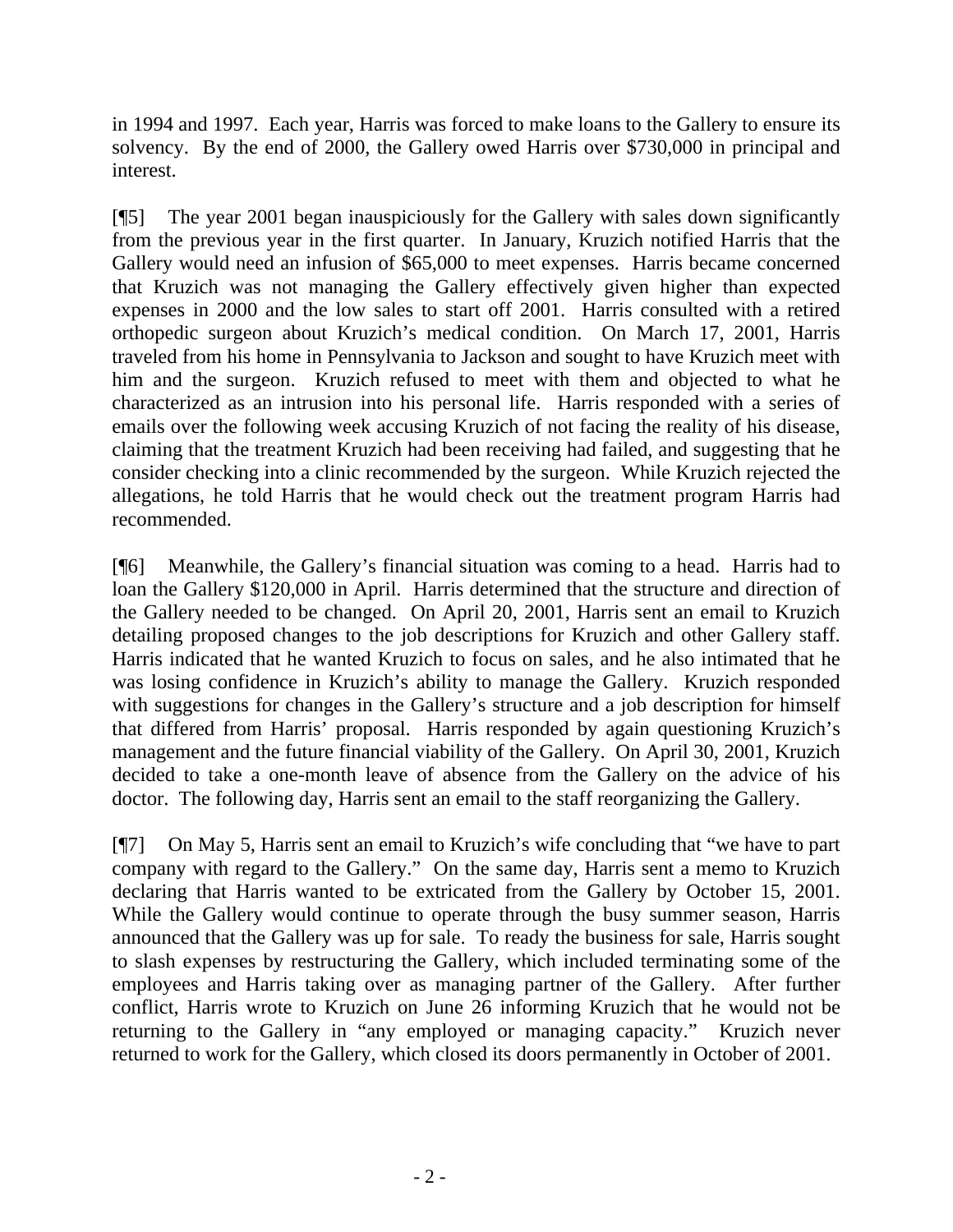[¶8] In September of 2001, Kruzich filed a complaint with the Department alleging discrimination. Specifically, Kruzich claimed that he had been terminated from his position at the Gallery because of his Parkinson's disease. The Department investigated the complaint, and on August 23, 2002, issued a Notice of Dismissal finding that "there was no reasonable cause to conclude that [the Gallery] engaged in discriminatory acts detrimental to [Kruzich]." Kruzich objected to the dismissal and a contested case hearing was held. Both parties appeared and presented witnesses and exhibits. The hearing examiner found that Kruzich qualified as a disabled person under Wyo. Stat. Ann. § 27- 9-105(a)(i) and (d) (LexisNexis [2](#page-4-0)005)<sup>2</sup> and the Rules and Regulations<sup>[3](#page-4-1)</sup> adopted by the

 $\overline{a}$ 

(i) For an employer to refuse to hire, to discharge, to promote or demote, or to discriminate in matters of compensation or the terms, conditions or privileges of employment against, a qualified disabled person or any person otherwise qualified, because of age, sex, race, creed, color, national origin or ancestry[.]

. . . .

(d) As used in this section "qualified disabled person" means a disabled person who is capable of performing a particular job, or who would be capable of performing a particular job with reasonable accommodation to his disability.

<span id="page-4-1"></span> $3$  The hearing examiner cited the following subsections from the definitions section of Chapter V of the Disability Discrimination Rules:

> (a) "Disabled person" means any person who has a physical or mental impairment that substantially limits one or more major life activity, has a record of such impairment, or is regarded as having such an impairment.

> (b) "Physical impairment" means any physiological disorder or condition, cosmetic disfigurement, or anatomical loss affecting one or more of the following body systems: neurological; musculoskeletal; special sense organs; cardiovascular; reproductive; digestive; genitourinary; hemic and lymphatic; skin; and endocrine.

. . . .

(d) "Major life activities" means functions such as caring for one's self, performing manual tasks, walking, seeing, hearing, speaking, breathing, learning or working.

. . . .

<span id="page-4-0"></span> $2^2$  The provisions cited by the hearing examiner state:

<sup>(</sup>a) It is a discriminatory or unfair employment practice: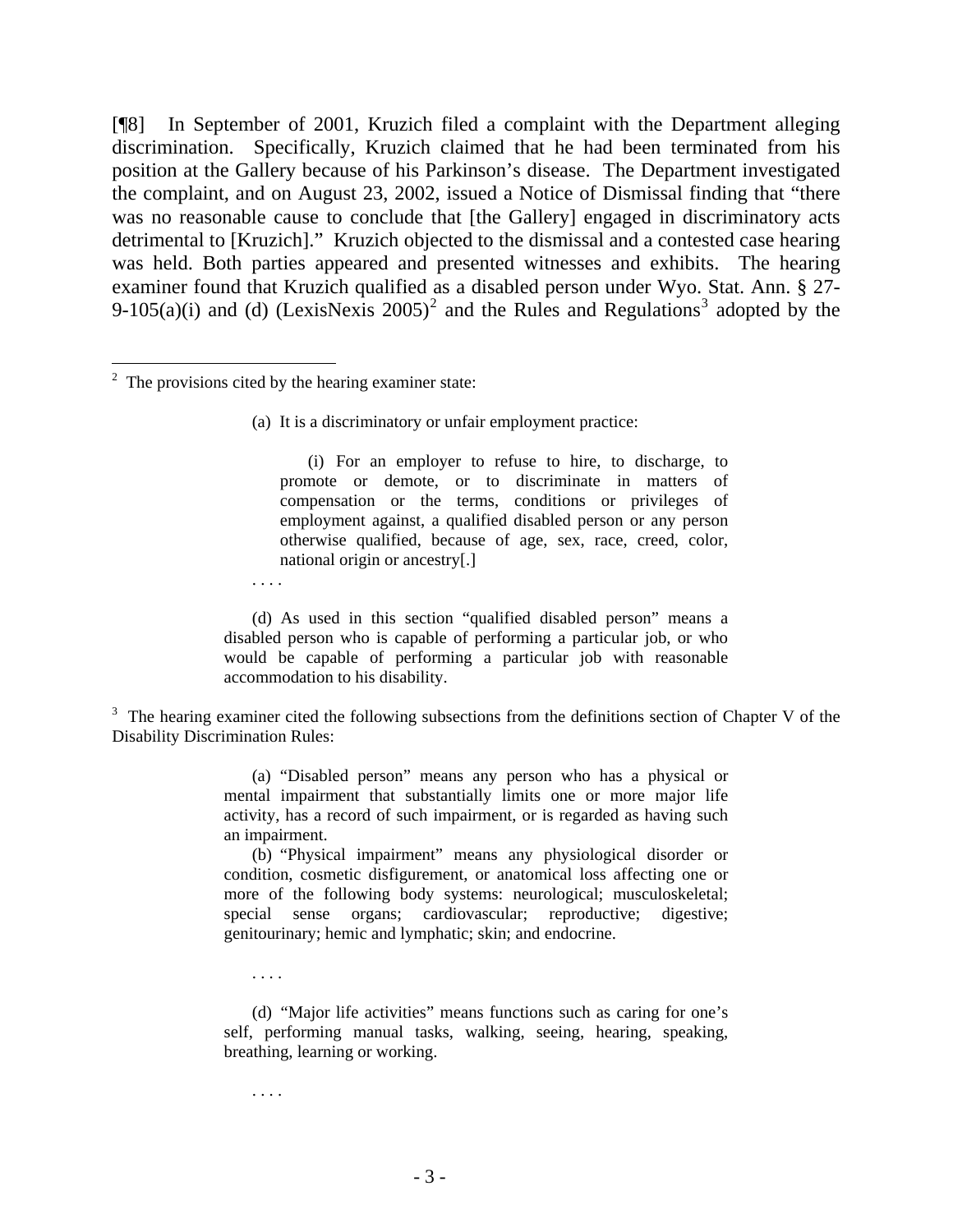Department pursuant to the Wyoming Fair Employment Practices Act because "although Kruzich's neurological condition did not substantially limit Kruzich's ability to perform major life activities, Harris treated Kruzich as if his medical condition limited Kruzich's ability to work as the Gallery manager." The hearing examiner concluded that Kruzich was subject to an adverse employment action by losing his job and that he proved by a preponderance of the evidence a prima facie case of discrimination. However, the hearing examiner went on to conclude that the Gallery had articulated a legitimate, nondiscriminatory reason for terminating Kruzich's employment with the evidence of the Gallery's financial condition. The hearing examiner did not agree with Kruzich's contention that the financial reasons cited by the Gallery were a pretext concluding that the "financial problems of the Gallery were a reality, and Harris' action of reorganizing personnel in an effort to revive a previously successful business was a reasonable response to the dire conditions facing the Gallery." Accordingly, the hearing examiner dismissed Kruzich's complaint of discriminatory or unfair employment practices against the Gallery.

[¶9] Kruzich filed a petition for review with the district court. After considering the parties' briefs and arguments at hearing, the court affirmed the hearing examiner's finding that the appropriate and applicable law was applied and that the decision was supported by substantial evidence. Kruzich has appealed that decision to this Court.

### **STANDARD OF REVIEW**

 $\overline{a}$ 

[¶10] Our review is governed by Wyo. Stat. Ann. § 16-3- 114(c) (LexisNexis [2005]), which provides:

> (c) To the extent necessary to make a decision and when presented, the reviewing court shall decide all

3 Weil's Code of Wyoming Rules, Department of Employment, Labor and Statistics, Disability Discrimination Rules, Chapter V, Section 2, 025 140 005 2 (2002).

<sup>(</sup>f) "Is regarded as having an impairment" means: (1) has a physical or mental impairment that does not substantially limit major life activities but that is treated by an employer as constituting such a limitation; (2) has a physical or mental impairment that substantially limits major life activities only as a result of the attitudes of others toward such impairment; (3) has none of the impairments defined in paragraphs (b) and (c) [mental impairment] but is treated by an employer as having a substantially limiting impairment; or (4) has none of the impairments defined in paragraphs (b) and (c) but is subject to an adverse employment action by an employer because of genetic information. Genetic information is defined as information about an individual's genetic tests, the genetic tests of his/her family members, or occurrences of disease or disorder among his/her family members.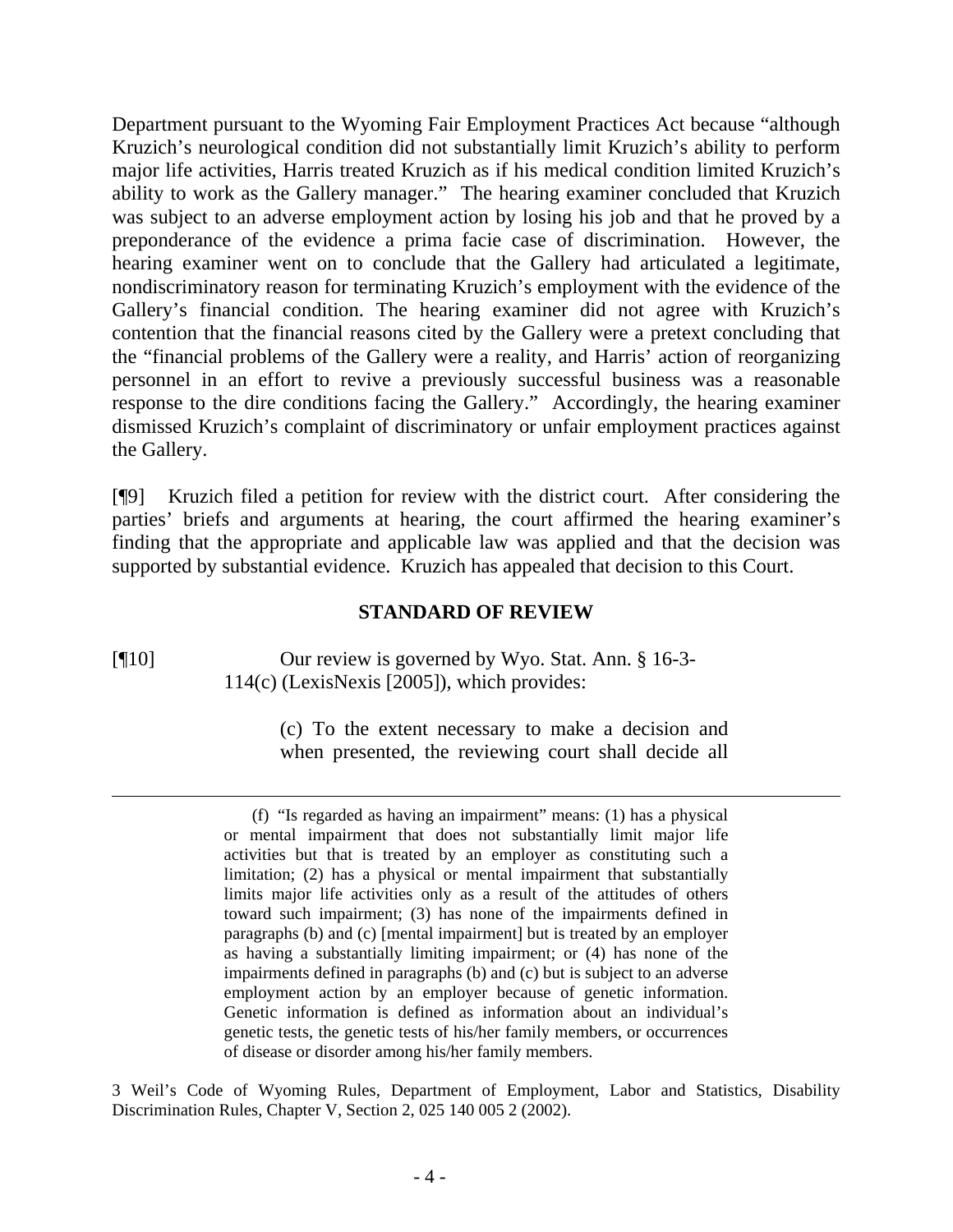relevant questions of law, interpret constitutional and statutory provisions, and determine the meaning or applicability of the terms of an agency action. In making the following determinations, the court shall review the whole record or those parts of it cited by a party and due account shall be taken of the rule of prejudicial error. The reviewing court shall:

. . . .

(ii) Hold unlawful and set aside agency action, findings and conclusions found to be:

> (A) Arbitrary, capricious, an abuse of discretion, or otherwise not in accordance with law;

. . . .

(E) Unsupported by substantial evidence in a case reviewed on the record of an agency hearing provided by statute.

Our review is further governed by the following standards:

We do not afford any special deference to the district court's decision when we review a matter initiated before an administrative agency. Rather, this court reviews the case as if it came directly from the administrative agency. Our review must focus on the evidence and consider the reasonableness of the agency's exercise of judgment while determining if the agency committed any errors of law. If the agency committed any errors of law, this court must correct them.

Further, in appeals where both parties submit evidence at the administrative hearing, appellate review is limited to application of the substantial evidence test. This court is required to review the entire record in making its ultimate determination on appeal. The substantial evidence test to be applied is as follows: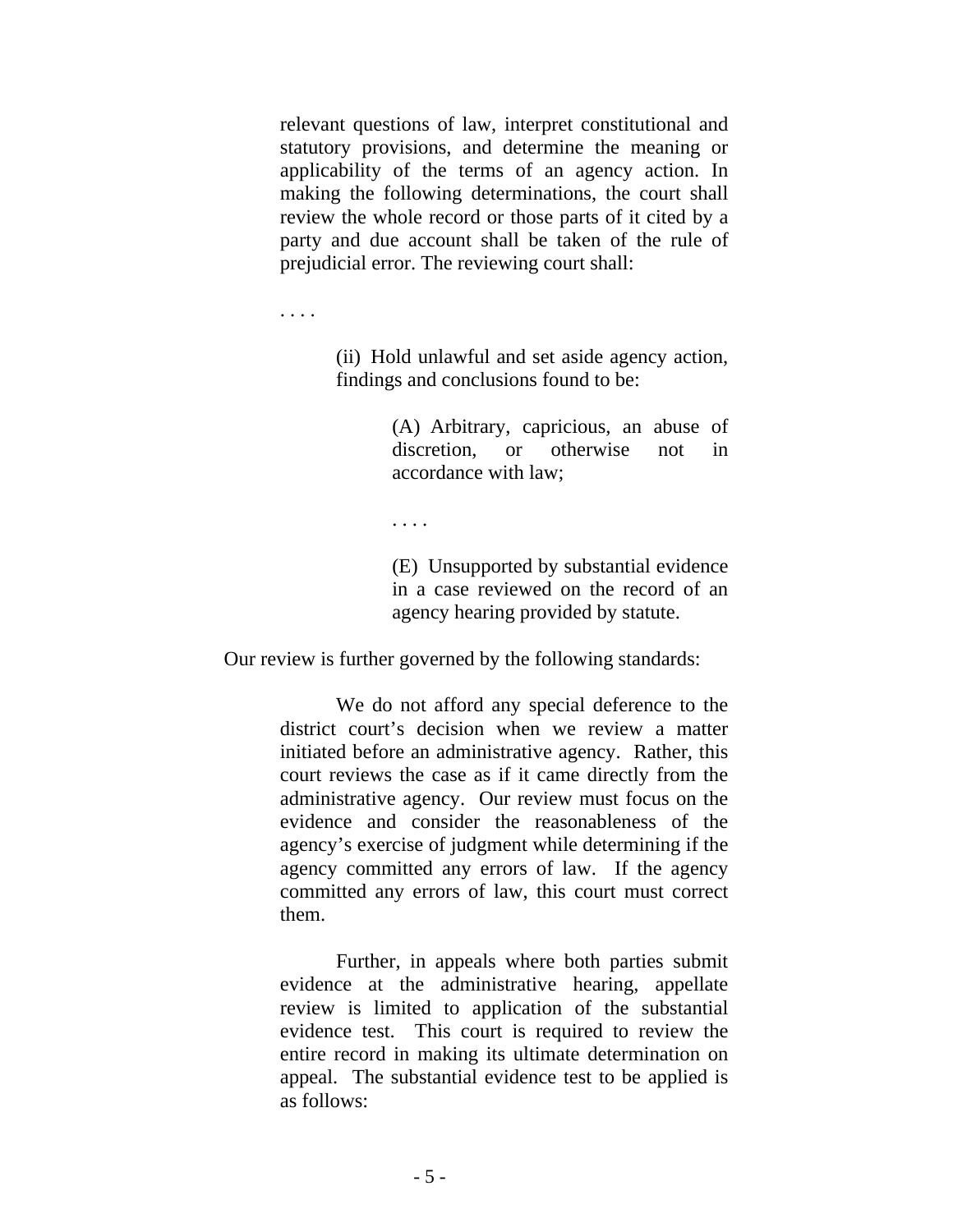"In reviewing findings of fact, we examine the entire record to determine whether there is substantial evidence to support an agency's findings. If the agency's decision is supported by substantial evidence, we cannot properly substitute our judgment for that of the agency and must uphold the findings on appeal. Substantial evidence is relevant evidence which a reasonable mind might accept in support of the agency's conclusions. It is more than a scintilla of evidence." *Newman* [*v. State ex rel. Wyoming Workers' Safety and Compensation Division*, 2002 WY 91] ¶12[, 49 P.3d 163, ¶12 (Wyo. 2002)] (quoting *State ex rel. Workers' Safety and Compensation Div. v. Jensen*, 2001 WY 51, 10, 24 P.3d 1133, 10 (Wyo. 2001)).

Even when the factual findings are found to be sufficient under the substantial evidence test, … this court may be required to apply the arbitrary and capricious standard as a "safety net" to catch other agency action which prejudiced a party's substantial right to the administrative proceeding or which might be contrary to the other WAPA review standards.

*Bryant v. State ex rel. Department of Transportation*, 2002 WY 140, ¶¶9-11, 55 P.3d 4, ¶¶9-11 (Wyo. 2002) (some citations omitted).

*State ex rel. Department of Transportation v. Legarda*, 2003 WY 130, ¶¶9-10, 77 P.3d 708, 711-12 (Wyo. 2003).

#### **DISCUSSION**

[¶11] Initially, we consider a request by the Gallery to dismiss this appeal on the grounds that Kruzich's appellate brief did not comply with W.R.A.P.  $7.01(e)(2)^4$  $7.01(e)(2)^4$ .

 $\overline{a}$ 

. . . .

The brief of appellant shall contain under appropriate headings and in the order indicated:

<span id="page-7-0"></span><sup>4</sup> **7.01. Brief of appellant.**

<sup>(</sup>e) A statement of the case including: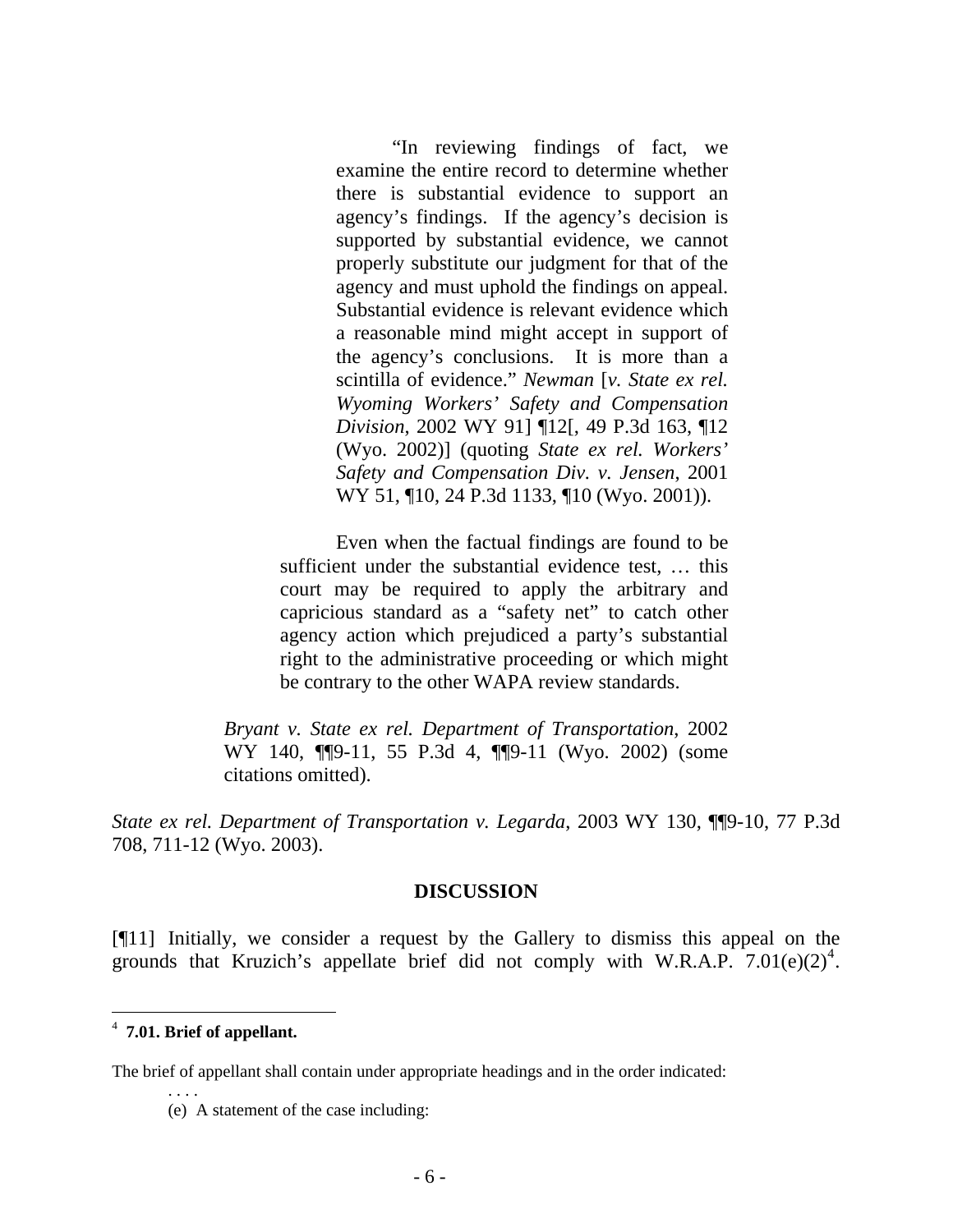Specifically, the Gallery complains that Kruzich failed to provide citations to the record in support of his factual summary. The Gallery insists that this is not a technical deficiency because many of the facts alleged by Kruzich are not, in fact, supported by the record.

[¶12] A failure by a party to comply with any of our Rules of Appellate Procedure is grounds for such action that this Court deems appropriate including, but not limited to: a refusal to consider that party's contentions; assessment of costs; dismissal or affirmance. W.R.A.P. 1.03; *see Conner v. Board of County Commissioners, Natrona County*, 2002 WY 148, ¶11, 54 P.3d 1274, 1279 (Wyo. 2002) (quoting *Basolo v. Gose*, 994 P.2d 968, 969 (Wyo. 2000)). We agree that Kruzich's brief is deficient in providing citations to the record in support of his factual summary. Nevertheless, in the exercise of our discretion, we decline to impose the sanction requested by the Gallery. The facts in this case are straightforward, and the violation of our rule did not affect or detract from our ability to review the matter. *Furman v. Rural Electric Company*, 869 P.2d 136, 139 (Wyo. 1994).

[¶13] Kruzich asserts that the hearing examiner misapplied the burden of proof. In her order, the hearing examiner noted and applied the shifting burden scheme established by the United States Supreme Court in *McDonnell Douglas Corporation v. Green*, 411 U.S. 792, 93 S.Ct. 1817, 36 L.Ed.2d 668 (1973):

> A 1981 United States Supreme Court decision, *Texas Department of Community Affairs v. Burdine,* 450 U.S. 248, contains the following explanation of the shifting burden scheme set forth by the Court in an earlier decision: "In *McDonnell Douglas Corp. v. Green*, 411 U.S. 792, we set forth the basic allocation of burdens and order of presentation of proof in a Title VII case alleging discriminatory treatment. First, the plaintiff has the burden of proving by the preponderance of the evidence a prima facie case of discrimination. Second, if the plaintiff succeeds in proving the prima facie case, the burden shifts to the defendant to articulate some legitimate, nondiscriminatory reason for the employee's rejection. Third, should the defendant carry this burden, the plaintiff must then have an opportunity to prove by a preponderance of the evidence that the legitimate reasons

l

<sup>(1)</sup> The nature of the case, the course of proceedings, and the disposition in the trial court; and

<sup>(2)</sup> A statement of the facts relevant to the issues presented for review with appropriate references to documents listed in the index of the transmitted record.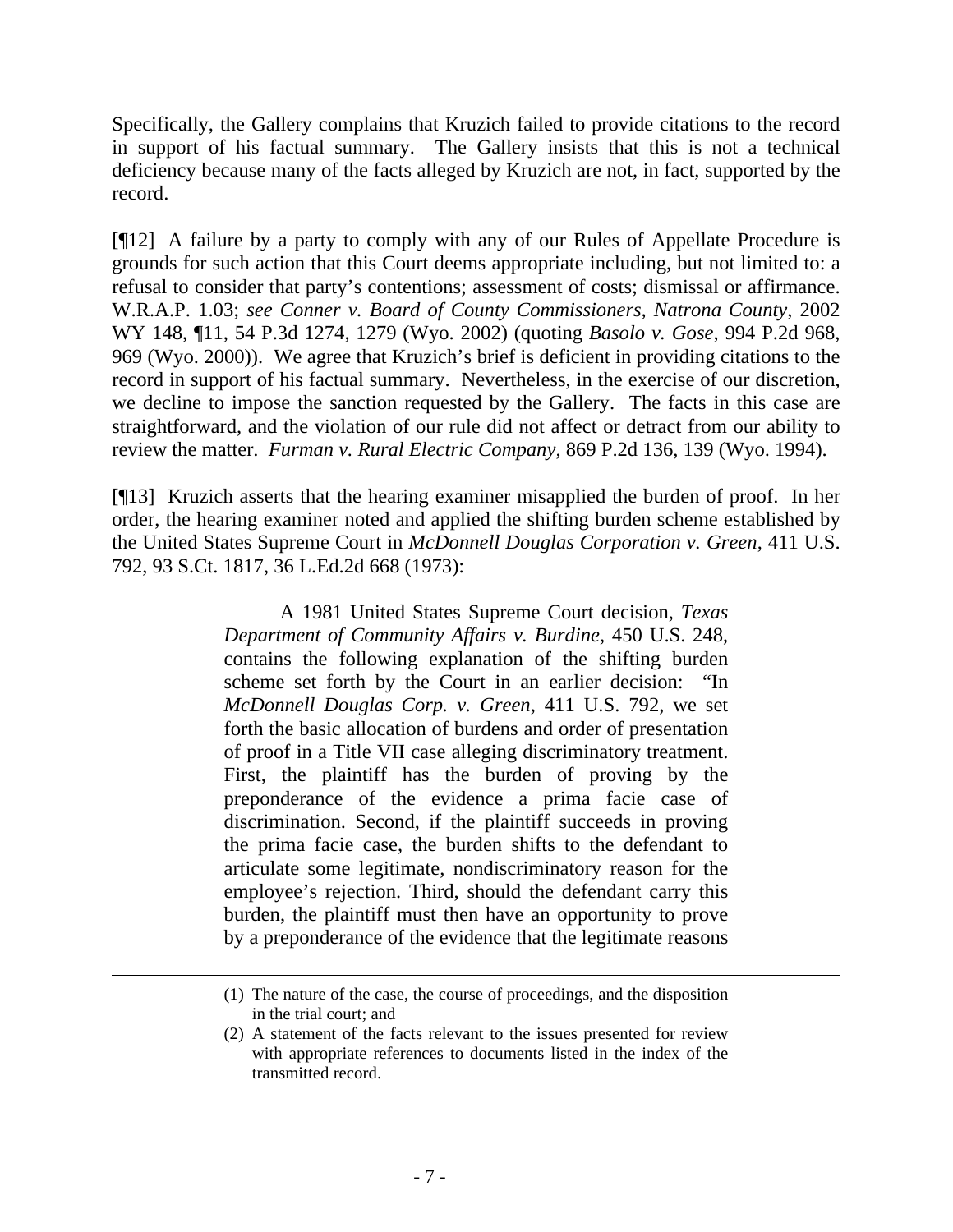offered by the defendant were not its true reasons, but were a pretext for discrimination."

We have applied this same burden shifting scheme to cases arising under the Wyoming Fair Employment Practices Act of 1965. *See World Mart, Inc. v. Ditsch*, 855 P.2d 1228, 1235-36 (Wyo. 1993). Kruzich acknowledges that the hearing examiner cited the proper standard for burden of proof; however, he contends that she mechanistically applied the standard causing her to ignore evidence Kruzich had supplied in his prima facie case contrary to the Supreme Court's decision in *Reeves v. Sanderson Plumbing Products, Inc.*, 530 U.S. 133, 120 S.Ct. 2097, 147 L.Ed.2d 105 (2000).

[¶14] We find little merit in Kruzich's claim. The United States Supreme Court set out a framework of shifting burdens and presumptions for discrimination claims under Title VII of the Civil Rights Act of 1964 and the Age Discrimination in Employment Act of 1967 in a series of cases including *McDonnell Douglas Corporation,* 411 U.S. 792, 93 S.Ct. 1817, 36 L.Ed.2d 668, *St. Mary's Honor Center v. Hicks*, 509 U.S. 502, 113 S.Ct. 2742, 125 L.Ed.2d 407 (1993); and *Reeves*, 530 U.S. 133, 120 S.Ct. 2097, 147 L.Ed.2d 105. For our purposes, it suffices to quote a summary of that jurisprudence from the Tenth Circuit:

> Once the prima facie case [of discrimination] is established, a presumption of discrimination arises and the employer has the burden to produce a "legitimate, nondiscriminatory reason" for its action. *Reeves*, 530 U.S. at 142, 120 S.Ct. 2097. If the employer proffers a legitimate reason, the employee then must prove, by a preponderance of the evidence, that the employer's explanation is merely a pretext for unlawful discrimination. *Id*. at 143, 120 S.Ct. 2097. At this point, the *McDonnell Douglas* framework, with its presumptions and burden shifting, drops out and the sole issue is whether unlawful discrimination occurred. *Id*. [at] 142-43, 120 S.Ct. 2097. However, in deciding this issue, the jury is still entitled to consider the evidence establishing the prima facie case and the reasonable inferences drawn therefrom. *Id*. at 143, 120 S.Ct. 2097.

*Miller v. Eby Realty Group LLC*, 396 F.3d 1105, 1111 (10<sup>th</sup> Cir. 2005); *see also James v. New York Racing Association*, 233 F.3d 149, 156 (2nd Cir. 2000). Kruzich's argument is predicated on the allegation that after the Gallery had offered its nondiscriminatory explanation, the hearing examiner did not consider all of the evidence in making the determination of whether the explanation was a pretext. Kruzich, however, fails to identify what evidence the hearing examiner failed to consider. Simply stating an allegation is not a sufficient argument, and Kruzich has failed to provide us with a cogent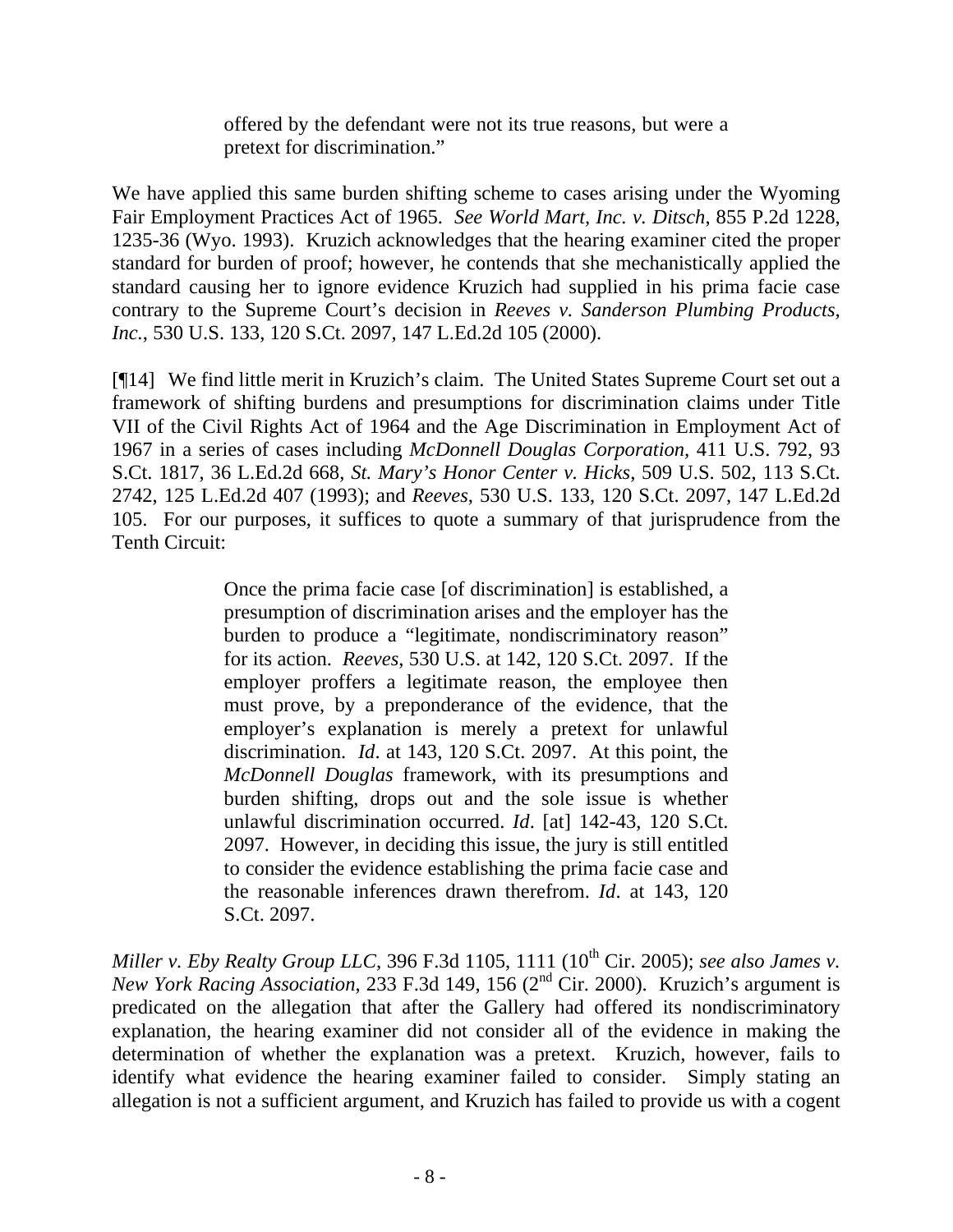argument. Kruzich's failure to present us with cogent argument with appropriate citation to the record means that we need not consider his claim any further. Nevertheless, we note that our review of the record (along with the hearing examiner's findings of fact and conclusions of law) did not reveal any evidence that was overlooked or ignored. Kruzich had to respond to the Gallery's articulation of a nondiscriminatory reason for his discharge with evidence of pretext. As we shall see, the Gallery's explanation is supported by substantial evidence. The hearing examiner applied the proper standards, and her conclusion that Kruzich had failed to rebut the Gallery's evidence that there was a legitimate reason for its actions in terminating his employment is supported by the record.

[¶15] Kruzich offers several arguments in support of a contention that the hearing examiner's conclusion that the Gallery's nondiscriminatory explanation for terminating his employment was not a pretext was unsupported by the record. First, he claims that the hearing examiner made contradictory conclusions on ultimate facts. Kruzich argues that the "hearing examiner found that Marty Kruzich was demoted and terminated because he was perceived by his employer to be disabled and thus incapable of performing his duties, and terminated contrary to Wyoming law" while also finding that the employer had a nondiscriminatory reason for termination. Kruzich claims that these findings are mutually exclusive and derive from the hearing examiner's misunderstanding of the burden of proof.

[¶16] We have already addressed and rejected Kruzich's claims that the hearing examiner did not apply the correct burden of proof, and we will not spend any more time doing so again. The remainder of Kruzich's argument is not particularly persuasive. Kruzich mischaracterizes the hearing examiner's findings. The hearing examiner did not find that Kruzich was demoted and terminated because of his disability. The hearing examiner found that Kruzich had established by a preponderance of the evidence a *prima facie* case that he had been discriminated against by his employer. Under the shifting presumptions and burden of proof framework of *McDonnell Douglas,* that finding simply meant that the burden was now on the employer to rebut or contradict that evidence by articulating a nondiscriminatory reason for its actions. Kruzich seems to ignore the meaning of "prima facie:"

Prima facie evidence is

[e]vidence good and sufficient on its face. Such evidence as, in the judgment of the law, is sufficient to establish a given fact, or the group or chain of facts constituting the party's claim or defense, and **which if not rebutted or contradicted,** will remain sufficient. Evidence which, **if unexplained or uncontradicted**, is sufficient to sustain a judgment in favor of the issue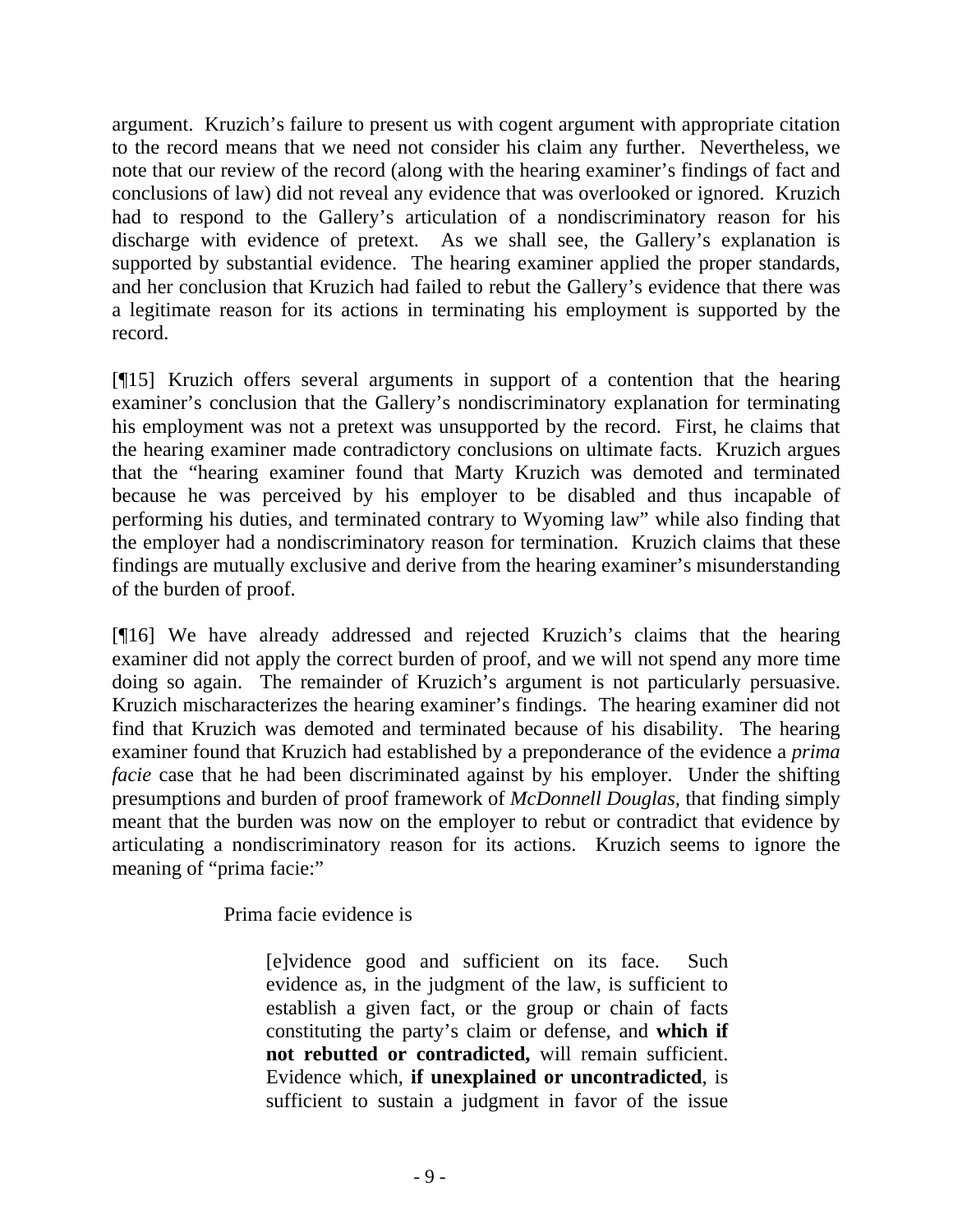# which it supports, but **which may be contradicted by other evidence**.

*Motor Vehicle Administration v. Karwacki*, 666 A.2d 511, 516-17 (Md. App. 1995) (quoting Black's Law Dictionary, 1190 ( $6<sup>th</sup>$  ed. 1990)) (emphasis added). In the context of Title VII cases, the phrase "prima facie case" denotes "the establishment of a legally mandatory, rebuttable presumption." *Texas Department of Community Affairs v. Burdine*, 450 U.S. 248, 254 n.7, 101 S.Ct. 1089, 1094 n.7, 67 L.Ed.2d 207 (1981). The hearing examiner's findings are not contradictory; rather, they are entirely consistent with the *McDonnell Douglas* burden shifting framework and the concept of a prima facie case. Kruzich offers no legal authority or analysis for his claim so, again, we need not consider his argument any further.

[¶17] Next, Kruzich contends that the hearing examiner's conclusions about the financial condition of the Gallery were not supported by the record. The essence of Kruzich's argument is that the financial reasons offered by the Gallery were a pretense with the implication that these financial problems did not manifest themselves until after Harris' confrontation with Kruzich over his Parkinson's in mid-March. He insists that there was no evidence of a connection between his discharge and the excuse proffered by the Gallery.

[¶18] Kruzich's contentions cannot withstand scrutiny of the record. The record clearly shows that the Gallery's financial health was poor. Kruzich focuses on the Gallery's revenues, pointing out that they have increased over time with 2000 constituting a "banner year." Revenues, of course, constitute only one part of a company's financial picture. It is unsurprising that Kruzich stresses revenues because the remaining components of the Gallery's finances paint a bleak picture. With the exception of small profits in 1994 and 1997, the Gallery consistently lost money. Harris had to make cash loans to the Gallery every year of its existence but one to ensure solvency. In 1998 and 1999, the Gallery repaid a portion of the loan principal but, nevertheless, by September 30, 2001, the Gallery owed Harris over \$1,000,000 in principal and interest.

[¶19] Kruzich himself recognized the financial problems of the Gallery. He even requested \$65,000 in loans in January from Harris, historically a large amount that early in the year. Harris expressed his concern about the fiscal health of the Gallery and set out some ideas for changes to the Gallery and its operations in an email to Kruzich in April 2001. In his response, Kruzich acknowledged the validity of Harris' concerns but disagreed with some of Harris' suggestions. By late April, the parties' dispute over the future of the Gallery had reached a crisis point. In early May, Harris decided to pull the plug on the Gallery if he could not sell it by October. He decided to keep the Gallery open through its busy summer season while the search for a buyer proceeded. In order to cut costs, Harris eliminated some staff and replaced them with temporary workers. Harris also elected to take over management of the Gallery himself and leave Kruzich to